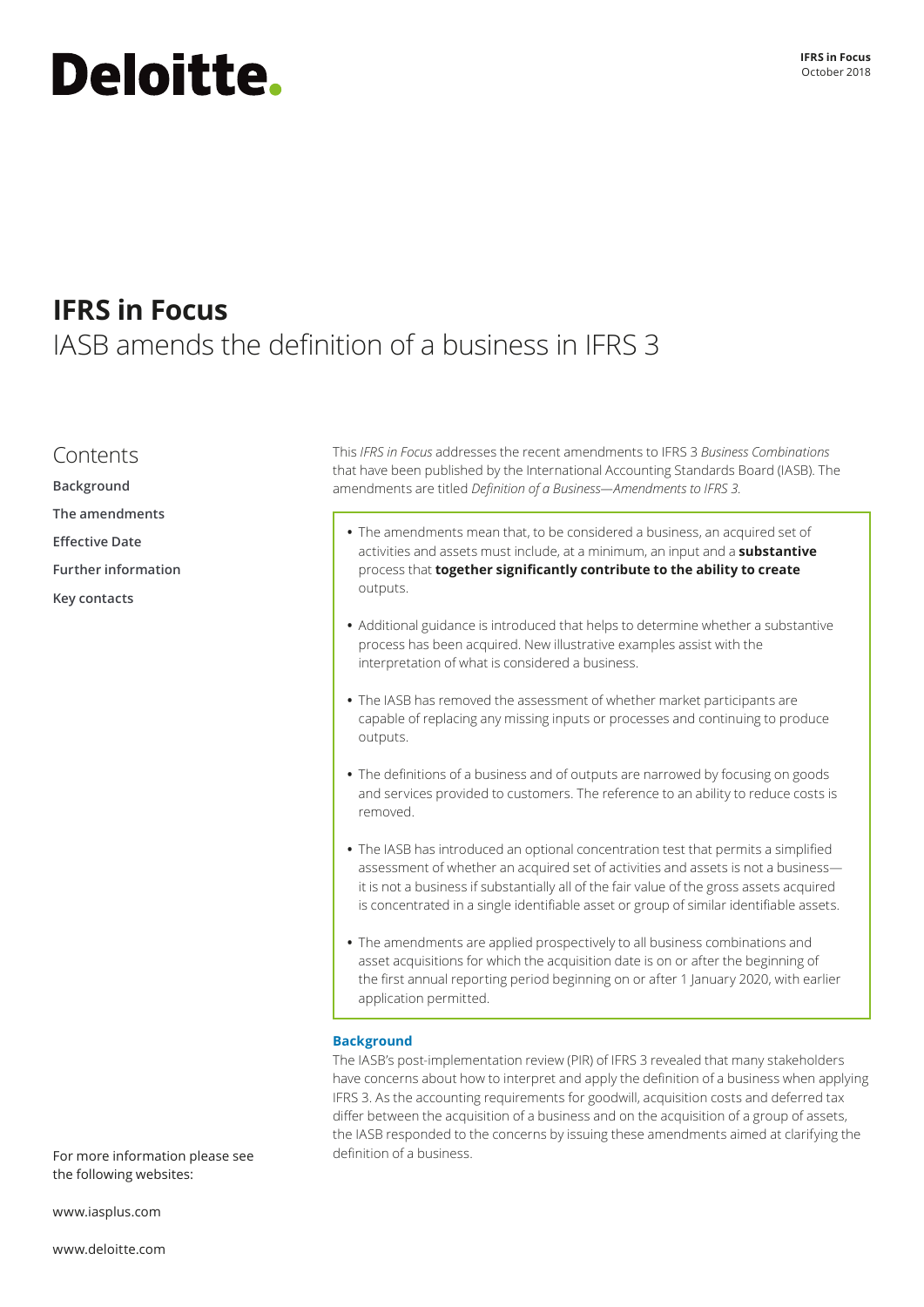#### <span id="page-1-0"></span>**Observation**

IFRS 3 and the corresponding US GAAP requirements (SFAS 141(R)) are substantially converged. With regard to the definition of a business, the PIR of SFAS 141(R) revealed similar issues as the PIR of IFRS 3. Consequently, in 2017 the US Financial Accounting Standards Board (FASB) amended US GAAP.

Although the IASB's amendments to IFRS 3 are based on similar conclusions as the US GAAP amendments, they differ in some respects. However, the IASB expects that the amendments will lead to more consistency in applying the definition of a business across entities applying IFRS and entities applying US GAAP.

#### **The amendments**

#### **Minimum requirements to meet the definition of a business**

The amendments clarify that while businesses usually have outputs, outputs are not required for an integrated set of activities and assets to qualify as a business. However, to meet the definition of a business, an integrated set of activities and assets must include, as a minimum, an input and a substantive process that together significantly contribute to the ability to create output. The IASB also clarifies that outputs in and of themselves are not sufficient to determine that an integrated set of activities and assets is a business. Instead, the entity needs to demonstrate that both an input and a substantive process have been acquired.

To clarify that a business can exist without including all of the inputs and processes needed to create outputs, the IASB replaced the term 'ability to create outputs' with 'ability to contribute to the creation of outputs'.

#### **Assessing whether an acquired process is substantive**

To determine whether an acquired process is substantive, different criteria apply, depending on whether there are outputs at the acquisition date.

For integrated sets of activities and assets that **have** outputs at the acquisition date (i.e. those that generate revenue at the acquisition date), an acquired process is substantive in **either** one of the following two scenarios:

- (a) The process is critical to the ability to continue producing outputs, and the inputs acquired include an organised workforce with necessary skills, knowledge or experience to perform that process (or group of processes)
- (b) The process significantly contributes to the ability to continue producing outputs and is considered unique or scarce or cannot be replaced without significant cost, effort or delay in the ability to continue producing outputs

For integrated sets of activities and assets that **do not have** outputs at the acquisition date, an acquired process is considered substantive if **both** of the following criteria are met:

- (a) The process is critical to the ability to develop or convert an acquired input or inputs into outputs
- (b) The inputs acquired include both an organised workforce that has the necessary skills, knowledge or experience to perform that process (or group of processes) and other inputs that the workforce could develop or convert into outputs

The IASB has added several examples to the Illustrative Examples of IFRS 3 to demonstrate how the new guidance is applied in certain scenarios.

#### **Observation**

The IASB notes that an acquired contract is an input and not a substantive process. However, an acquired contract can give access to an organised workforce which, in turn, performs a substantive process that the entity controls and thus has acquired.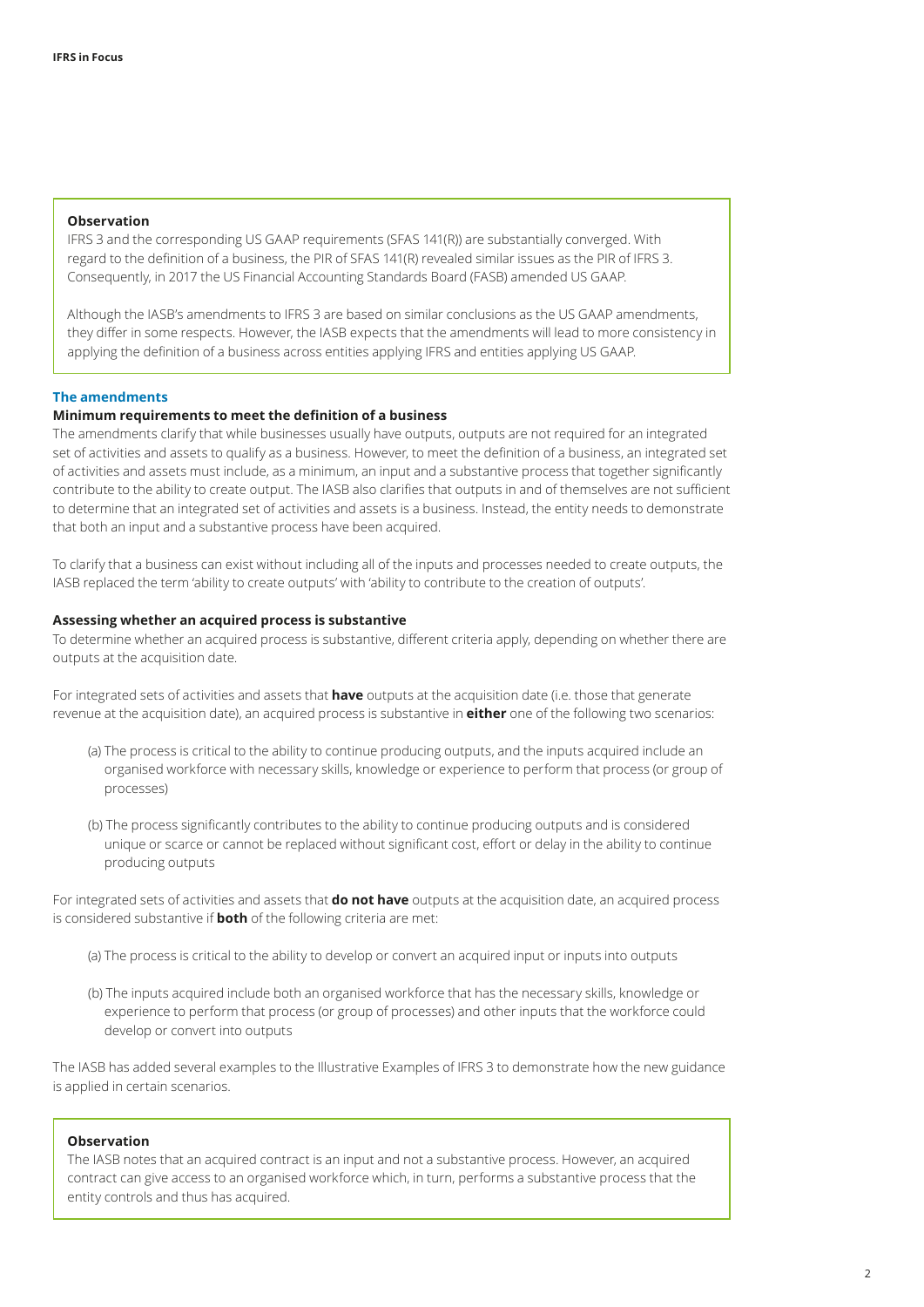#### <span id="page-2-0"></span>**Market participant's ability to replace missing elements**

Before the amendments, IFRS 3 stated that a business did not need to include all of the inputs or processes that the seller used in operating the business if market participants are capable of acquiring the business and continuing to produce outputs, for example, by integrating the business with their own inputs and processes.

The IASB has now removed this reference as participants in the PIR of IFRS 3 have indicated that it is challenging to assess whether market participants are capable of performing such an integration. Instead, as described above, the IASB decided to focus on whether acquired inputs and acquired substantive processes together significantly contribute to the ability to create outputs.

#### **Narrowed definition of outputs**

To narrow the definition of outputs, the IASB has amended the definition of a business in Appendix A of IFRS 3 as well as the definition of outputs in the Application Guidance to IFRS 3. These amendments put the focus of outputs on goods and services provided to customers. By that, the IASB wants to achieve consistency with the notion of outputs in IFRS 15 *Revenue from Contracts with Customers.* 

The amendments remove from the new definitions references to returns in the form of lower costs and other economic benefits provided directly to investors or other owners, members or participants. In the IASB's view, the reduction of costs is not a helpful concept to distinguish between acquisitions of a business and asset acquisitions. Many asset acquisitions that do not include a substantive process may also be made with the motive of lowering costs.

#### **Optional test to identify concentration of fair value**

The IASB has introduced an optional test that provides a simplified assessment of whether an acquired set of activities and assets is not a business (the concentration test). If the concentration test is met, the set of activities and assets is determined not to be a business and no further assessment is needed. If the test is not met, an entity performs the assessment set out above to determine whether or not the acquired set of activities and assets is a business.

The concentration test is met if substantially all of the fair value of the gross assets acquired is concentrated in a single identifiable asset or group of similar identifiable assets. The IASB decided to focus on gross assets rather than net assets in the test as the existence of debt or other liabilities has no relevance on whether an acquisition is a business combination. In addition, the concentration test excludes cash and cash equivalents acquired, deferred tax assets and goodwill resulting from the effects of deferred tax liabilities. Those items are independent of whether the acquired set of activities and assets includes a substantive process.

An example of how the test is performed is added to the Illustrative Examples that accompany IFRS 3.

#### **Observation**

In the Basis for Conclusions to the amendments, the IASB concedes that, in theory, the concentration test might sometimes identify a transaction as an asset acquisition when the detailed assessment would identify it as a business combination. The test is designed to keep these instances to a minimum, however, if a 'false positive' occurs, the entity fails to recognise goodwill that is economically present. The IASB points out that this goodwill would not be a substantial part of the fair value of the gross assets acquired, as otherwise the test would have been negative.

#### **Effective Date**

An entity shall apply the amendments to business combinations and asset acquisitions that occur on or after the beginning of the first annual reporting period beginning on or after 1 January 2020. Earlier application is permitted. If an entity applies these amendments for an earlier period, it shall disclose that fact.

#### **Further information**

If you have any questions about the amendments to IFRS 3, please speak to your usual Deloitte contact or get in touch with a contact identified in this *IFRS in Focus.*